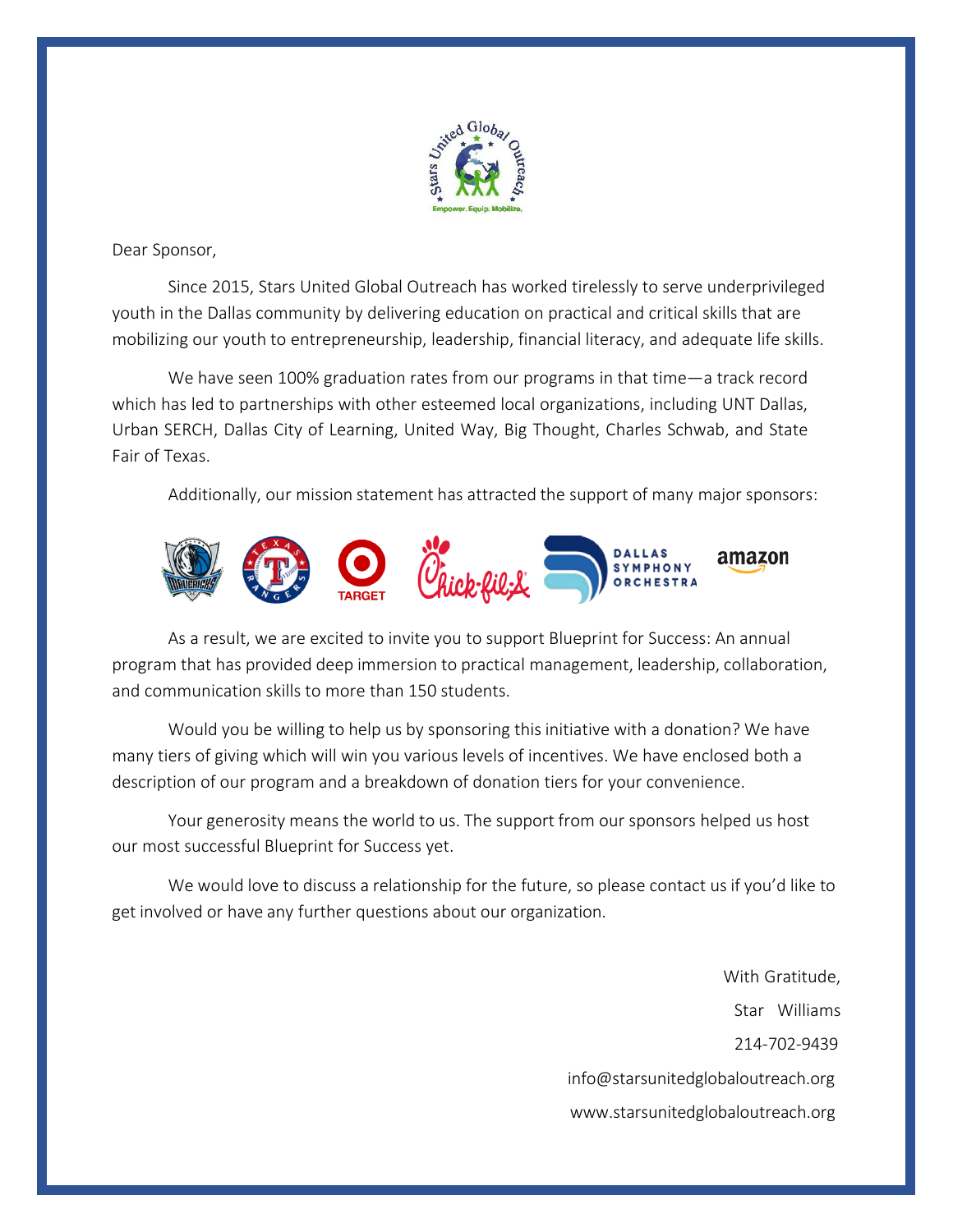#### Blueprint for Success: Program Descriptions



### Life Skills Program

Our Life Skills classes are designed to help build independence with a focus on socialemotional learning (SEL) skills that teens need. These skills are relationship building, resume writing, social and self-awareness, decision making, effective communication, and so much more!

# Leadership Camp

Our Leadership Camp is a two-week summer workshop designed to help kids ages 12 through 18 build confidence, self-esteem, and self-awareness with a keen focus on leadership development.

## Smart Investments Program

The Smart Investments Program will help teens learn how to develop a plan for building personal wealth while understanding basic investment principles.

## Entrepreneurship Program

The Entrepreneurship Program will provide students the foundational tools to start and grow a small business. Since starting our program in 2017, 25% of our graduates have successfully started a small business and with your help we can increase the success rate.

#### Cultural Entrepreneurship Workshop

The Cultural Entrepreneurship Workshop will provide a solid understanding of what entrepreneurship is, how to become an entrepreneur, and most importantly how our ancestors played a significant role in African Americans becoming business owners.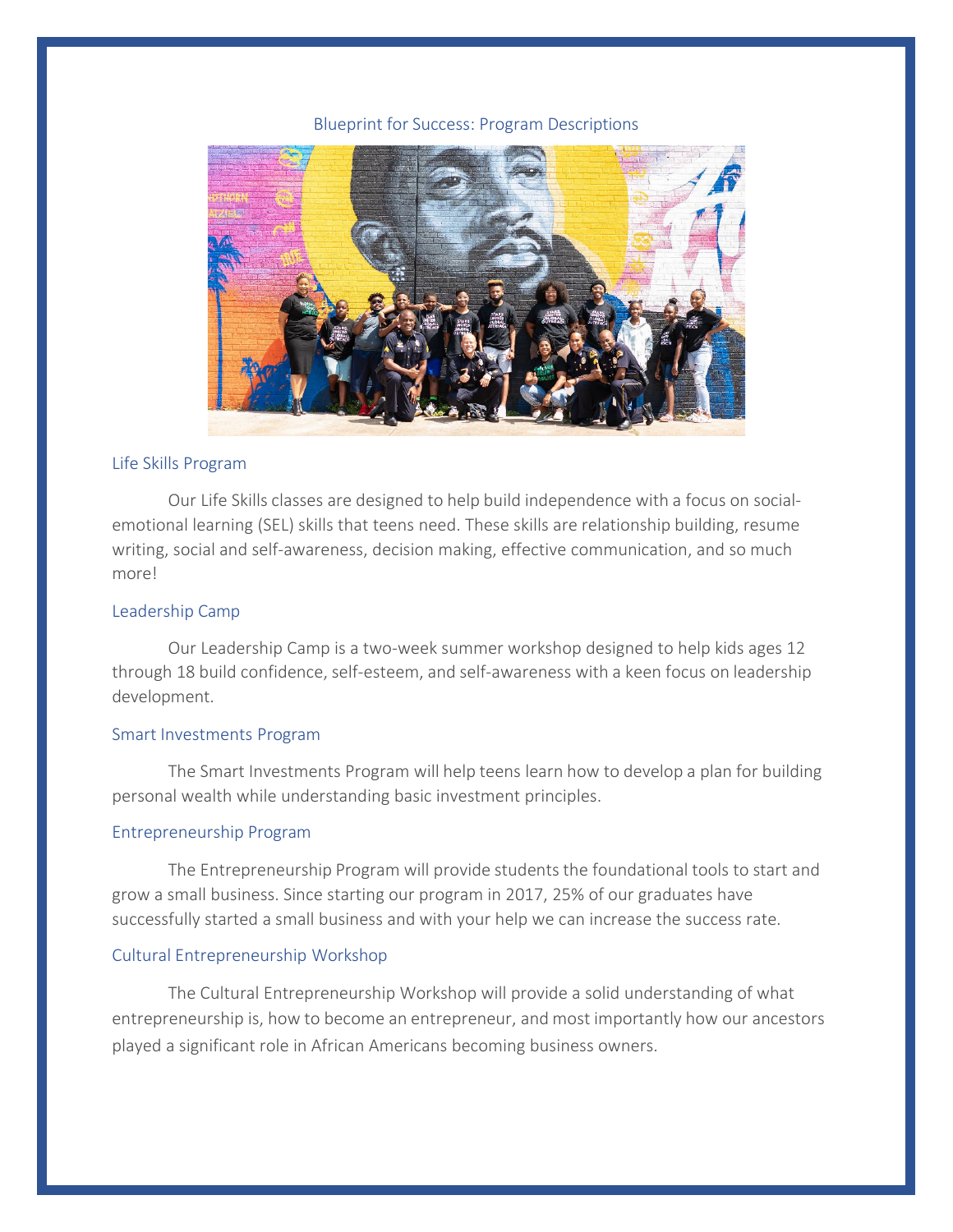# Blueprint for Success Leadership Program Description and Needs

Pan African Connection in Oak Cliff,

June 6-17, Monday -Friday, 11am – 2pm



Our Leadership Camp is a two-week summer workshop designed to help kids ages 10 through 18 build confidence, self-esteem, and self-awareness with a keen focus on leadership development. We need the following to help our summer camp be successful:

- Guest speakers are given a 30-minute timeframe to speak with our students with 15 minutes of speaking, 10 minutes of Q & A, and a 5-minute wrap up. We ask all guest speakers to speak at the beginning of our camp between 11am-11:30 or at the end of the day between 1-1:30pm.
- Facilitators can teach a day of our curriculum on any given day Monday Friday, 11am-2pm. Facilitators can teach as little as one day or as many days as schedule permits. Training is required. This is also a paid position, but we are seeking facilitators that can donate their time.
- Volunteers can volunteer as many days as their schedule permits between 11am-2pm during the duration of the summer camp.
- In kind donations are needed to help with student engagement. In kind donations include but are not limited to gift cards, swag items from your company, educational books, and supplies (notebooks, pencils, pens, etc.)
- Sponsors are needed to financially support the summer camp. Your sponsorship will allow us to effortlessly offer our summer camp completely FREE. The summer camp includes meals and snacks, all supplies, field trips, and the ability to pay trained facilitators as needed. Our sponsorship levels range from \$500 - \$7500.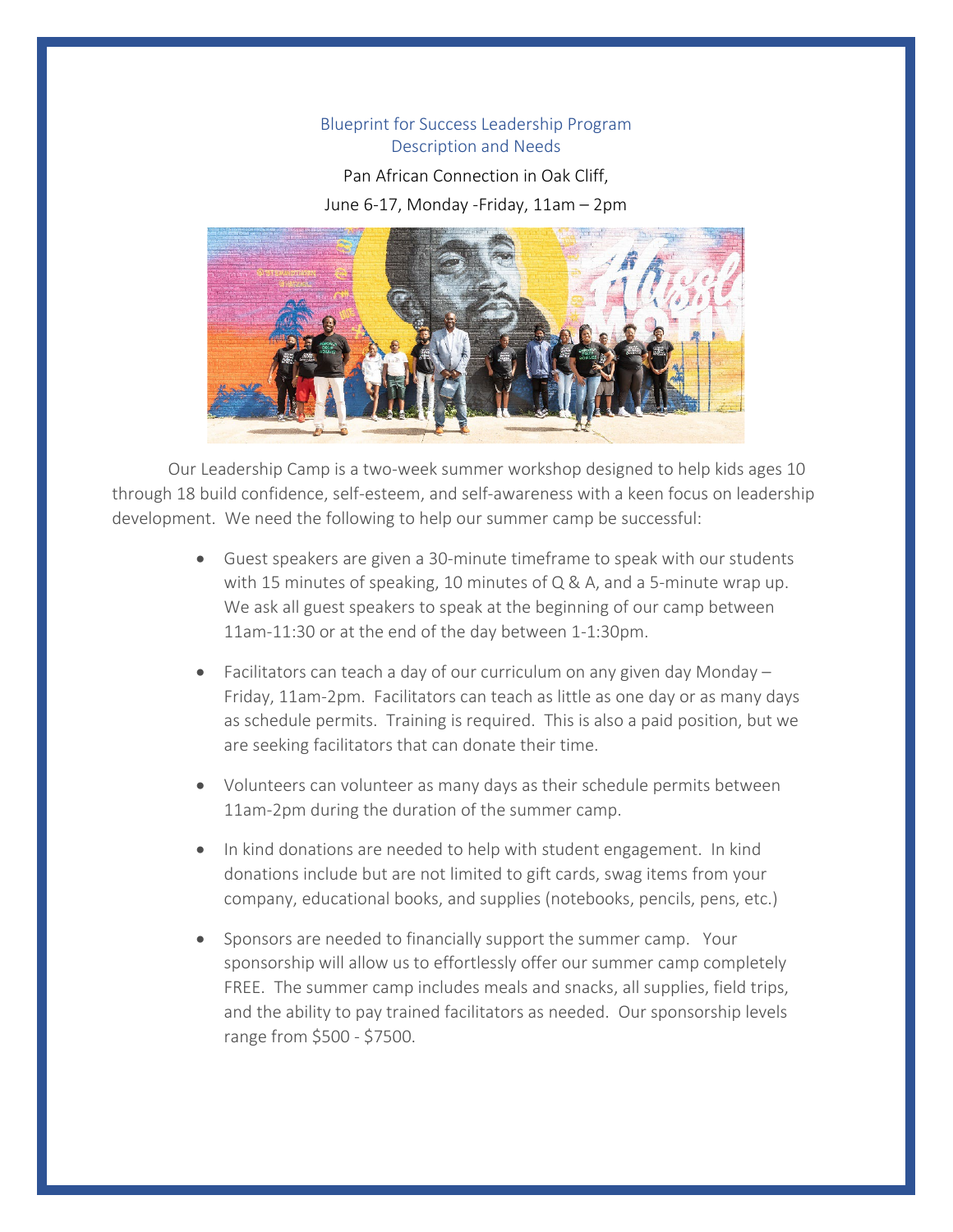### Blueprint for Success: Donation Tiers



#### Needs and Basics Sponsorship

- Donors can choose to donate any of the following:
	- o T-shirts
	- o Youth based educational books focused on leadership and personal development
	- o Meals and snacks
	- o Supplies (e.g., paper, pencils, notebooks, pens, flip chart)
	- o Raffle prizes and gift bags
	- o Activities (e.g., museums, theme parks)
	- o Photographer and/or videographer

# Youth Sponsorship – \$500

• Each child will receive a t-shirt, swag bag, snacks, activities, and materials for workshop

# Silver Sponsorship – \$2,500

- All the incentives of the previous tier
- Two (2) minute presentation on your company during workshop
- Logo positioning on organization homepage
- Approved product line and/or company literature in workshop bags

# Gold Sponsorship – \$5,000

- All the incentives of the previous tier
- Social Media Marketing via Facebook and Twitter

# Platinum Sponsorship – \$7,500

- All the incentives of the previous tier
- Logo placement on highlight video
- Company listed in video credits to include website